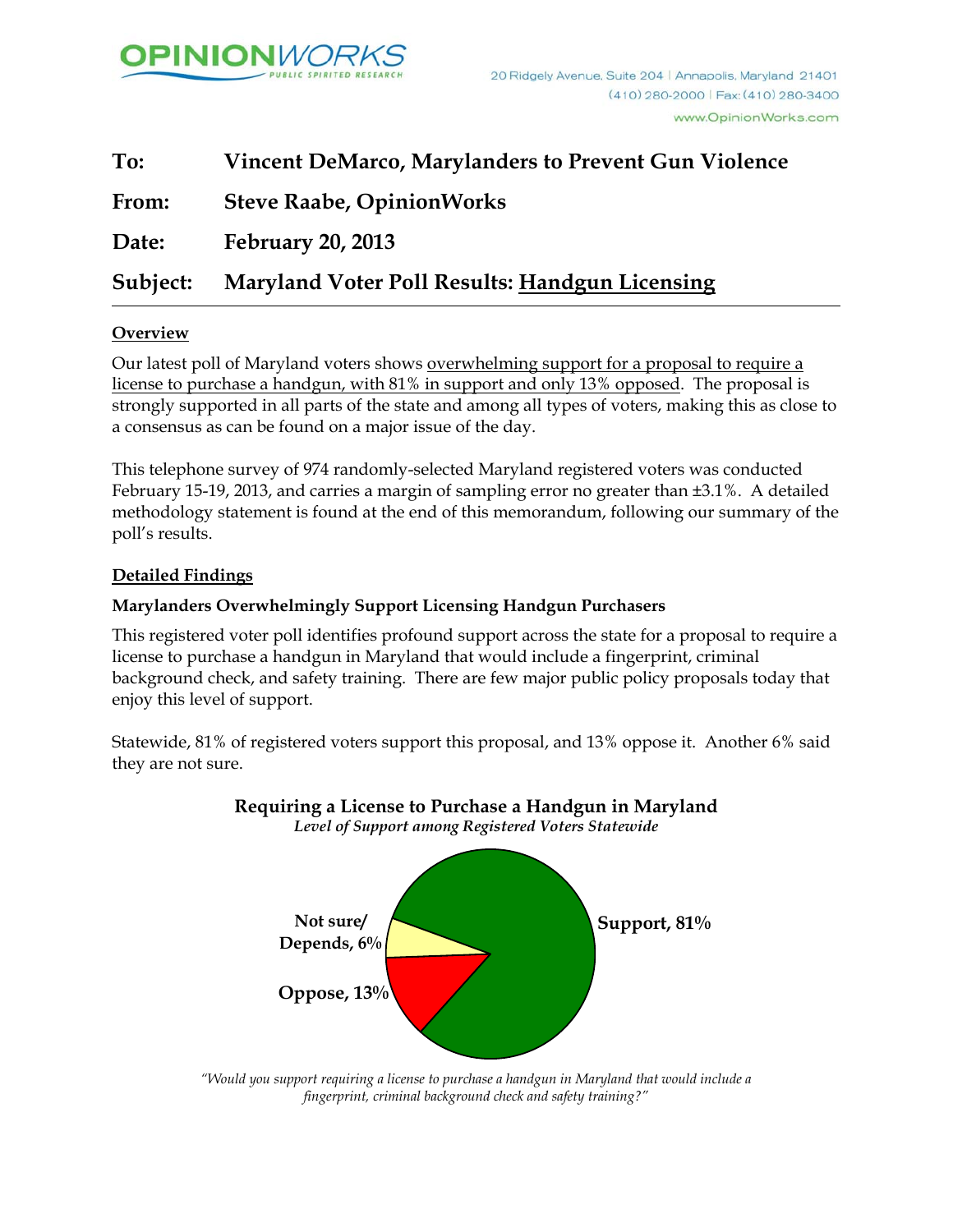Support is strong across all voter subgroups. Support for licensing handgun purchases reaches a high of 89% among Democrats and African-American voters, and in Montgomery and Prince George's s Counties.

In the most conservative and rural parts of the state, support for this proposal remains in the 70s. Registered Republicans support licensing by a 39-point margin, 64% to 25%.

| Support for Handgun Licensing by voter Subgroup                                                                                                                                                                                                          |         |        |            |  |
|----------------------------------------------------------------------------------------------------------------------------------------------------------------------------------------------------------------------------------------------------------|---------|--------|------------|--|
|                                                                                                                                                                                                                                                          | Support | Oppose | <b>Net</b> |  |
| <b>All Voters</b>                                                                                                                                                                                                                                        | 81%     | 13%    | $+68%$     |  |
| Democrats                                                                                                                                                                                                                                                | 89%     | 7%     | $+82%$     |  |
| Republicans                                                                                                                                                                                                                                              | 64%     | 25%    | $+39%$     |  |
| Independents/3rd Party                                                                                                                                                                                                                                   | 78%     | 17%    | $+61%$     |  |
| White                                                                                                                                                                                                                                                    | 80%     | 15%    | $+65%$     |  |
| African-American                                                                                                                                                                                                                                         | 89%     | 9%     | $+80%$     |  |
| Other Race/Ethnicity                                                                                                                                                                                                                                     | 72%     | 13%    | $+59%$     |  |
| <b>Baltimore City</b>                                                                                                                                                                                                                                    | 84%     | 13%    | $+71%$     |  |
| <b>Baltimore County</b>                                                                                                                                                                                                                                  | 80%     | 15%    | $+65%$     |  |
| Greater Baltimore <sup>1</sup>                                                                                                                                                                                                                           | 77%     | 17%    | $+60%$     |  |
| <b>Montgomery County</b>                                                                                                                                                                                                                                 | 89%     | 5%     | $+84%$     |  |
| Prince George's County                                                                                                                                                                                                                                   | 89%     | $8\%$  | $+81%$     |  |
| <b>Greater Washington<sup>2</sup></b>                                                                                                                                                                                                                    | 86%     | 8%     | $+78%$     |  |
| Eastern Shore                                                                                                                                                                                                                                            | 71%     | 17%    | $+54%$     |  |
| Southern Maryland <sup>3</sup>                                                                                                                                                                                                                           | 79%     | 17%    | $+62%$     |  |
| Western Maryland <sup>4</sup>                                                                                                                                                                                                                            | 77%     | 13%    | $+64%$     |  |
| <sup>1</sup> Anne Arundel, Baltimore City, Baltimore County, Carroll, Harford, Howard<br><sup>2</sup> Charles, Frederick, Howard, Montgomery, Prince George's<br><sup>3</sup> Calvert, Charles, St. Mary's<br><sup>4</sup> Allegany, Garrett, Washington |         |        |            |  |
| How This Poll Was Conducted<br>OpinionWorks interviewed 974 randomly-selected registered voters across Maryland by                                                                                                                                       |         |        |            |  |

# **Support for Handgun Licensing by Voter Subgroup**

### **How Thi is Poll Was Conducted**

OpinionWorks interviewed 974 randomly-selected registered voters across Maryland by telephone February 15–19, 2013. This statewide poll has a potential sampling error of no more than ± 3.1% at a 95% confidence level, meaning that, at least 95% of the time, the survey results would differ by no more than that margin if *every* registered voter in the State had been interviewed.

Interviewees were drawn randomly from the database of Maryland's registered voters, supplied by the State Board of Elections and matched with telephone numbers by a commercial vendor. The sample was balanced geographically and by political party during the interviewing process, and respondents were screened to ensure that only registered voters were interviewed. Trained and supervised live interviewers conducted these calls. Weights were applied to bring the voter sample into strict compliance with the demographic breakdown of the registered voter population.